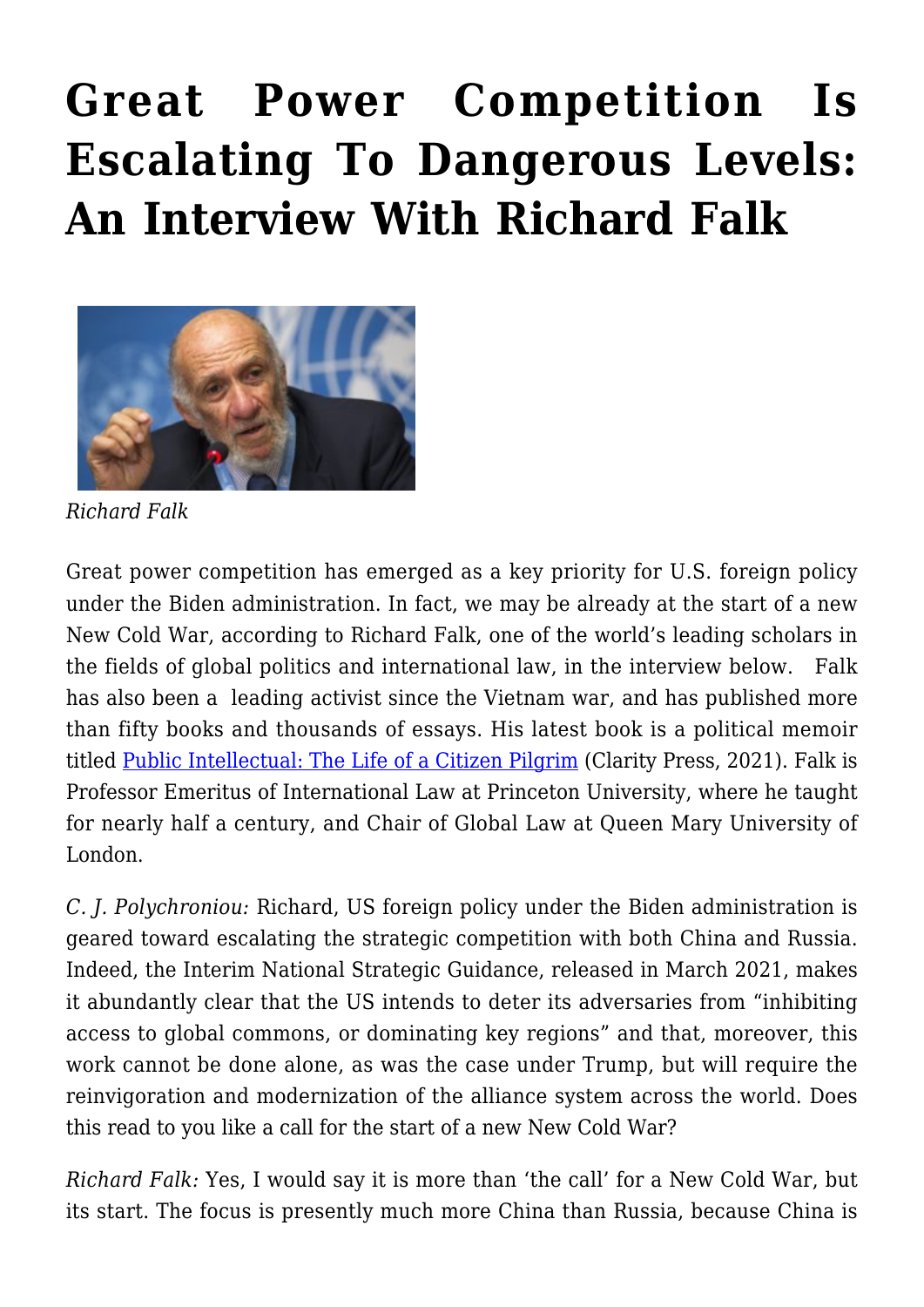seen by Washington as posing the primary threat, and besides, it regards Russia as a traditional rival while China poses novel and more fundamental challenges. Russia, while behaving in an unsavory manner, dramatized by the crude handling of the opposition figure Alexei Navalny, is seen as manageable geopolitically. Euro-American strategy is to stiffen resistance to Russian pressure being exerted along some of its borders, and as in the Cold War can be handled by refurbished versions of 'containment' and 'deterrence.'

China is another matter entirely. The most serious perceived threats are mainly associated with non-military sectors of Western, and particularly, U.S., primacy, its dominance over a dynamic productive economy, especially with respect to frontier technologies. The remarkable developmental dynamism of the Chinese economy has far outstripped anything ever achieved in the West. The United States Government under Biden seems stubbornly blindsided, seemingly determined to address these Chinese threats as if they could be effectively addressed by a combination of ideological confrontation and as with Soviet Union, containment and deterrence. So far, the Biden response is fundamentally mistaken in its approach, which is to view China as a similar adversary than was the Soviet Union. This Chinese challenge cannot be successfully met frontally. It can only be met by a diagnosis of the relative decline of the West by way of selfscrutiny, selective emulation, and a surge of creative adaptive energies. Such a response needs to be accompanied by a reformist agenda of socio-economic equity, massive infrastructure investment, the adoption of fairer wealth and income tax structures, and a commitment to a style of global leadership that identified the national interest to a greater extent with global public goods. Instead of focusing on holding China in check, the United States would do much better by learning from its successes, and adapting them to the distinctiveness of its national circumstances.

It is to be regretted that the present mode of response to China is dangerous and anachronistic for four principal reasons. Firstly, the mischaracterization of the Chinese challenge betrays a lack of self-confidence and understanding by the American Biden/Blinken foreign policy leadership. Secondly, the chosen path of confrontation risks a fateful clash in South China Seas, an area that according to the precepts of traditional geopolitics falls within the Chinese sphere of influence, and a context within which Chinese firmness is perceived as 'defensive' by Beijing while the U.S. military presence is regarded as intrusive, if not 'hegemonic.'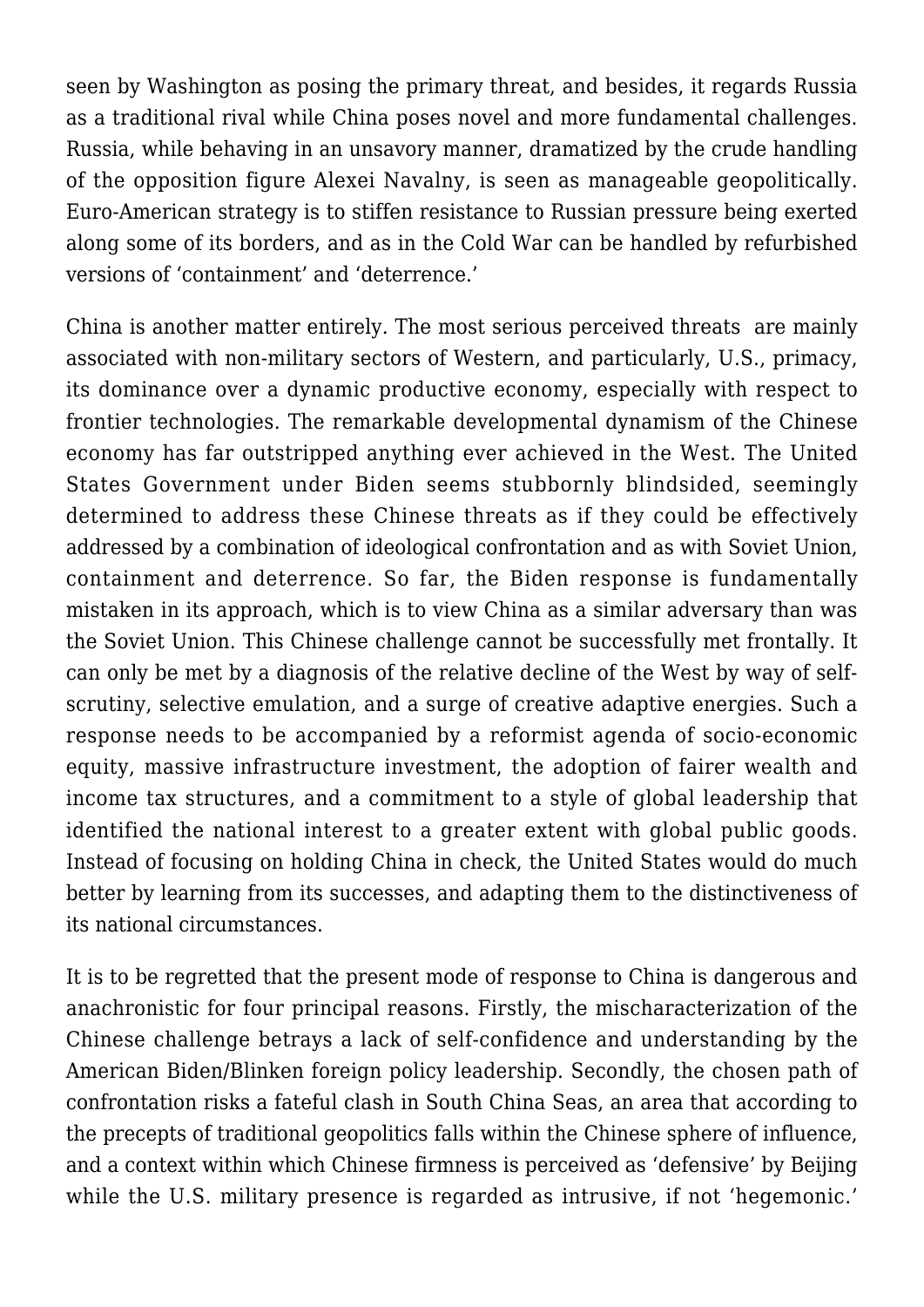These perceptions are aggravated by the U.S. effort to augment its role as upholding alliance commitments in South Asia, recently reaffirmed by a clear anti-Chinese animus in the shape of the QUAD (Australia, Japan, India, and the U.S.), formally named Quadrilateral Security Dialogue, which despite the euphemism intends to signify enhanced military cooperation and shared security concerns.

Thirdly, the longtime U.S. military superiority in the Pacific region may not reflect the current regional balance of forces in the East and South China Seas. Pentagon public assertions have been sounding the alarm, insisting that in the event of a military confrontation, China would likely come out on top unless the U.S. resorts to nuclear weapons. According to an article written by Admiral Charles Richard, who currently heads National Strategic Command, this assessment has been confirmed by recent Pentagon war games and conflict simulations.

Taking account of this view, Admiral Richard advises that U.S. preparations for such an armed encounter be changed from the possibility recourse to nuclear weaponry to its probability. The implicit assumption, which is scary, is that U.S. must do whatever it takes to avoid an unacceptable political outcome even if it requires crossing the nuclear threshold. It may be instructive to recall the Cuban Missile Crisis of 1962 when Soviet moves to deploy defensive missile systems in Cuba in response to renewed U.S. intervention to impose regime change. It is instructive to recall that Cuba was accepted as independent sovereign state entitled under international law to uphold its national security as it sees fit, while Taiwan has been consistently falling within the historical limits of Chinese territorial sovereignty. The credibility of the Chinese claim was given diplomatic weight in the Shanghai point Communiqué that re-established U.S./China relations in 1972. Kissinger recalled that in the negotiations leading to a renewal of bilateral relations the greatly admired Chinese Foreign Minister, Chou En-Lai, was flexible on every issue except Taiwan. That is, China has a strong legal and historical basis for reclaiming Taiwan as an integral part of its sovereign territory considering its armed severance from China as a result of Japanese imperialism. China governed the area now known as Taiwan from 1683-1895. In 1895 it was conquered and ruled by Japan until 1945 when it was reabsorbed and became a part of the Republic of China. After 1949 when the Chinese Communists took over control of China, Taiwan was renamed Republic of China on Taiwan. From the Chinese perspective, this historical past upholds the basic contention that Taiwan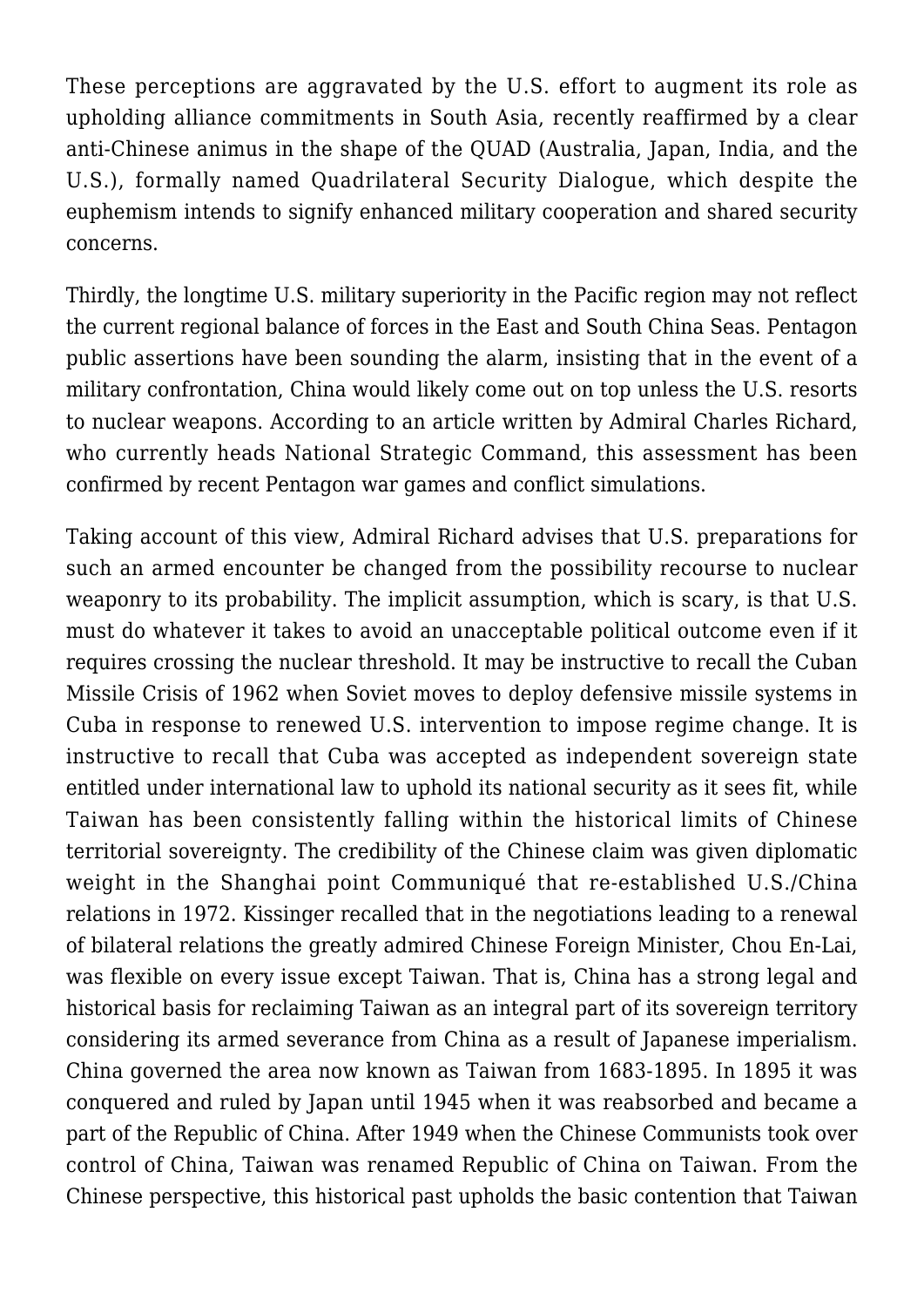is part of China and not entitled to be treated as a separate state.

Fourthly, and maybe decisively, the international claims on the energies and resources of the United States are quite different than they were during the Old Cold War. There was no impending catastrophe resulting from climate change to worry about or decaying infrastructure desperately needing expensive repair or under-investment in social protection by government in the area of health, housing, and education.

*CJP:* Isn't it possible that the approach of the Biden administration to the future environment of great power competition could lead to the formation of a Russia-China military alliance, especially since alliance formation constitutes a key element of state interaction? Indeed, Vladimir Putin has already said that the prospect of such partnership is "theoretically… quite possible," so the question is this: What would be the implications for global order if a Sino-Russian military alliance were to be formed?

*RF:* I think we are in a period of renewed alliance diplomacy recalling the feverish attempts of the United States to surround the Soviet Union with deployed military forces, which was a way of communicating to Moscow that the Soviet Union could not expand their borders territorially without anticipating a military encounter with the United States. At first glance, alliances conceived in these traditional terms make little sense. Except in Taiwan it is unlikely that China would seek to enlarge its territorial domain by the threat use of force. In this sense, the ad hoc diplomacy of alliance formation, typified by the QUAD seems anachronistic, and could lead to warfare as one among several unintended consequences.

However, realignment as distinct from alliance frameworks does make sense in an international atmosphere in which the United States is trying to confront its international adversaries with sanctions and a variety of measures of coercive diplomacy that are intended to constrain its policy options. Many states are dependent on international supply chains for energy and food, as well as reliable trade and investment relations. Reverting to the Cold War the Soviet Union was relatively autonomous. This is much less true under present conditions in which the higher densities of interdependence are linked to acute security vulnerability to cyber attacks, and where access to drone technologies and computer knowhow make non-state actors, extremist political movements, and criminal syndicates an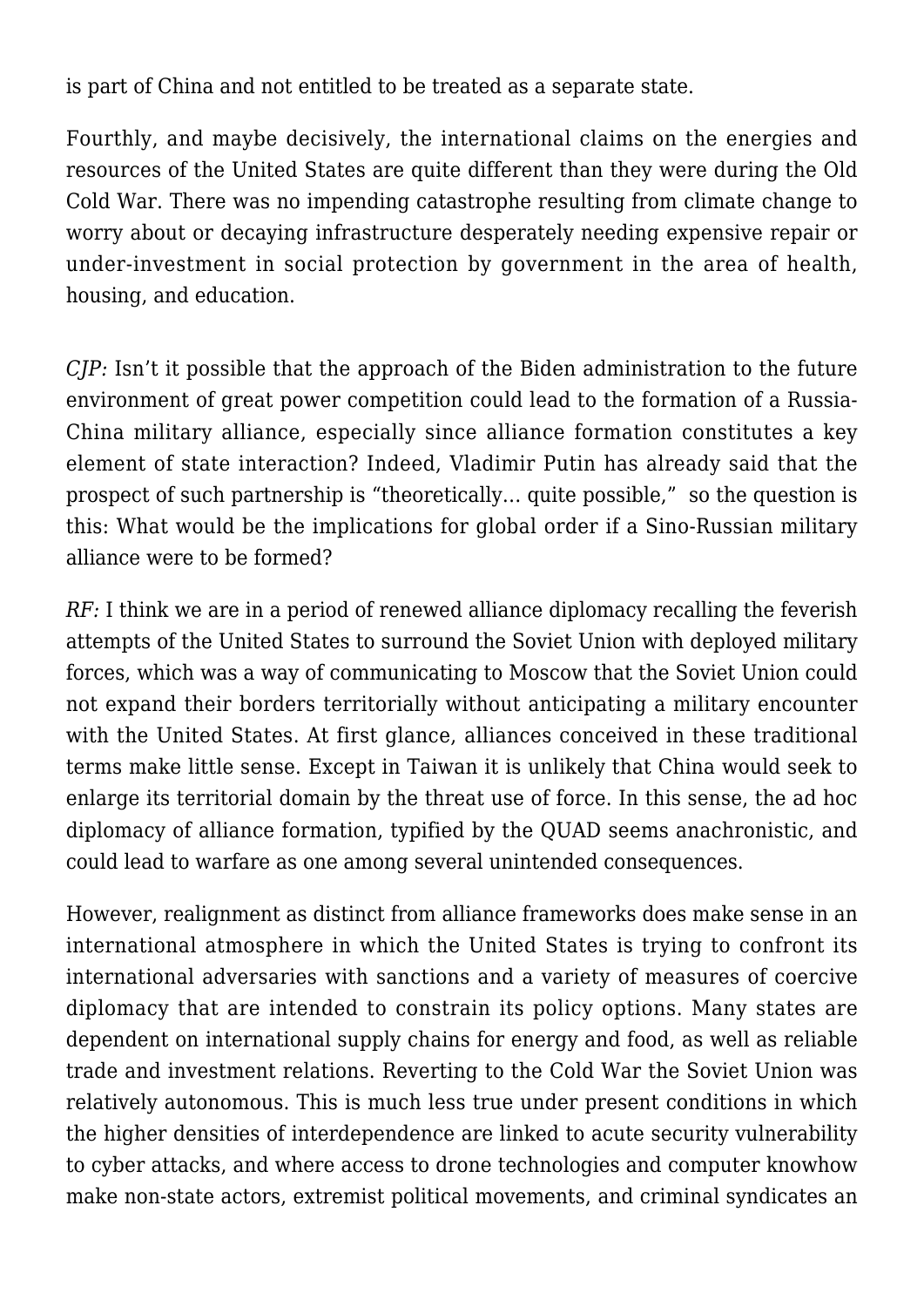increasingly troublesome part of the global political landscape. In such an emergent global setting, traditional reliance on deterrence, defense capabilities, and retaliatory action are often ineffectual, and quite often even counterproductive. The purpose of contemporary patterns of realignment is less to augment defenses against intervention and aggression than to broaden policy options for countries that need to reach beyond their borders to achieve economic viability. Another motivation is to deflect geopolitical bullying tactics intended to isolate adversaries. As China and Russia are being portrayed as the enemies of the West, their alignment with one another makes sense if thought of as a reciprocally beneficial 'security community.' Compared to past configurations of conflictual relations, current geopolitical maneuvers such as realignment are less concerned with weaponry and war and more with attaining developmental stability, intelligence sharing, and reduced vulnerability to the distinctive threats and parameters of the Cyber Age.

The logic of realignment gives to countries like China and Russia opportunities to increase their geopolitical footprint without relying on ideological affinities or coercion. Such a change in the nature of world politics is more broadly evident. For instance, important countries such as Iran and Turkey use realignment as a diplomatic tool to offset pressures and security encroachments by U.S. and Israel. In Iran's case despite radical differences in ideology and governing style it is turning to China and Russia so as to protect its national sovereignty from a range of destabilizing measures adopted by its adversaries. Whereas Turkey, while being devalued as an alliance partner in the NATO context, may be satisfying its overall needs by turning to China and Russia than by sticking to its traditional role of a junior participant in the most potent of Western alliance structures.

*CJP:* Certain mainstream foreign policy analysts are rehashing old arguments about the US-China competition, in particular, by claiming that this is really an ideological battle between democracy and authoritarianism. What's your own take on this matter?

*RF:* I think even more so than in the Cold War the ideological battleground is a smokescreen behind which lurk fears and perceived threats to the Western dominance of the world economy and of innovative military technologies. In the last half century China has already staked a strong claim to have demonstrated a superior development model ('socialism with Chinese characteristics') to that produced in the capitalist United States. This Chinese achievement is quite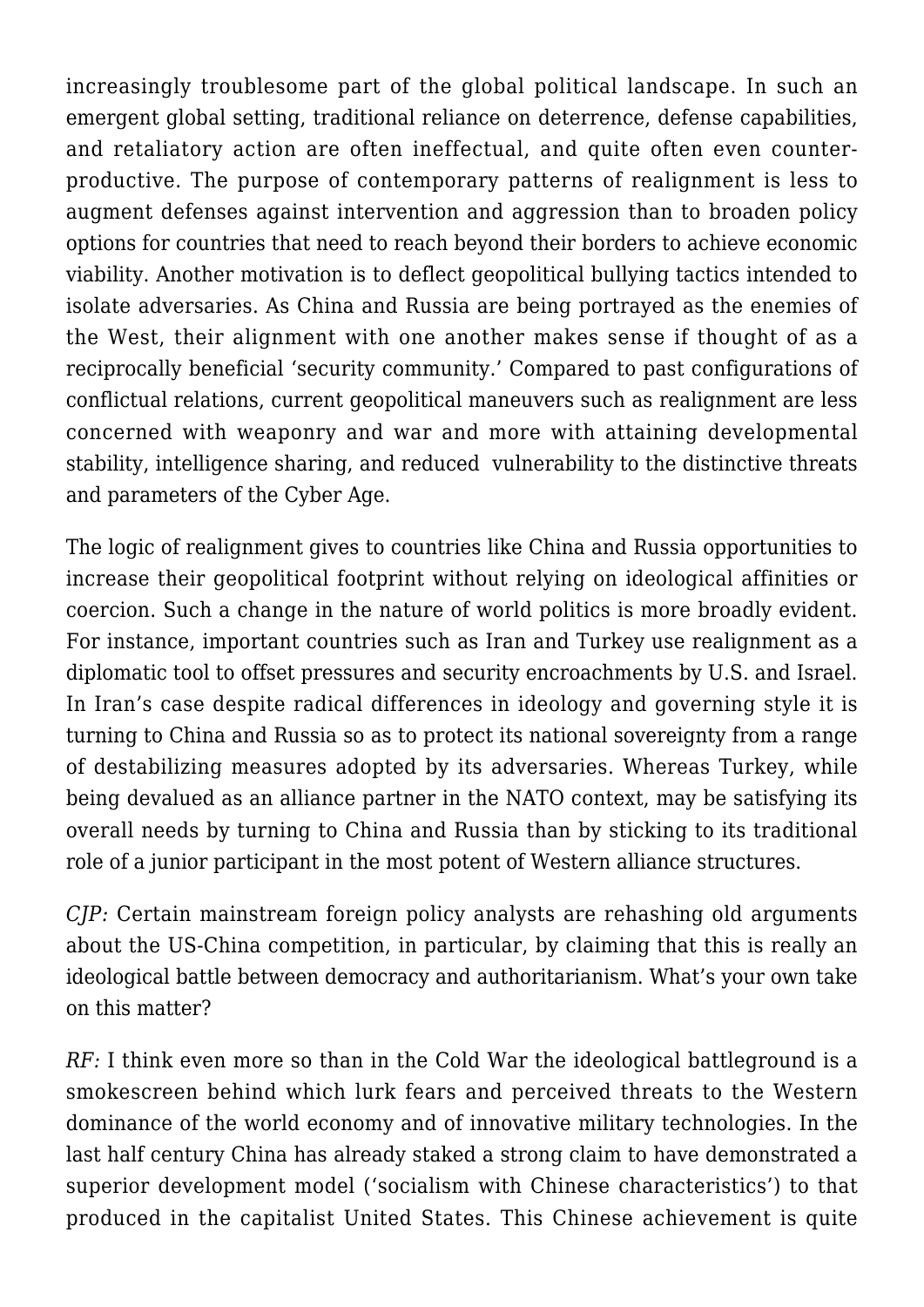clearly explained and documented by the outstanding Indian liberal economist, Deepak Nayyar, in his important study, Asian Resurgence: Diversity in Development (2019). Great emphasis is placed by Nayyer on the high rate of savings enabling China to finance and strategically manage targeted investment of public funds. Nayyer downplays the role of ideology and stresses these economistic factors, as he analyzes the development achievements of 14 countries in Asia.

The reality of the Chinese rise makes a mockery of the triumphalist claims of Francis Fukuyama in The End of History and The Last Man (1992), even more so in George W. Bush's covering letter to the 2002 National Security Strategy of the United States in which he claims that the 20th century ended with "a decisive victory for the forces of freedom—and a single sustainable model for national success: freedom, democracy, and free enterprise." How dated and misplaced such language seems twenty years later!

If China now additionally manages to challenge successfully the U.S. in such vital areas of technological innovation as artificial intelligence and robotics it will undoubtedly reinforce this image of Chinese ascendancy on the 21st century world stage. It is this prospect of being relegated to the technological shadowland that had made bipartisan elites in the United States so anxious of late. In fact, even Republican stalwarts are willing to put aside their polarizing hostility to join with Democrats in mounting a diplomatic offensive against China that could become war-mongering interaction if Beijing responds in kind. Graham Allison has reminded us that historical instances where a previously ascendent power is threatened by a rising one has often resulted in disastrous warfare. Such belligerence is usually initiated by the political actor that feels displaced by the changing hierarchy of influence, wealth, and status in world order, yielding to pressure to engage the challenger while it still possesses military superiority. [See Allison, Destined for War: Can America and China Escape the Thucydides Trap (2017)]

*CJP:* Nuclear weapons and climate change represent by far humanity's two greatest existential crises. Can we really be hopeful that these threats can be managed tamed within the existing international system? If not, what changes are required in current interstate relations?

*RF:* Of course, at this time we have become acutely aware of such global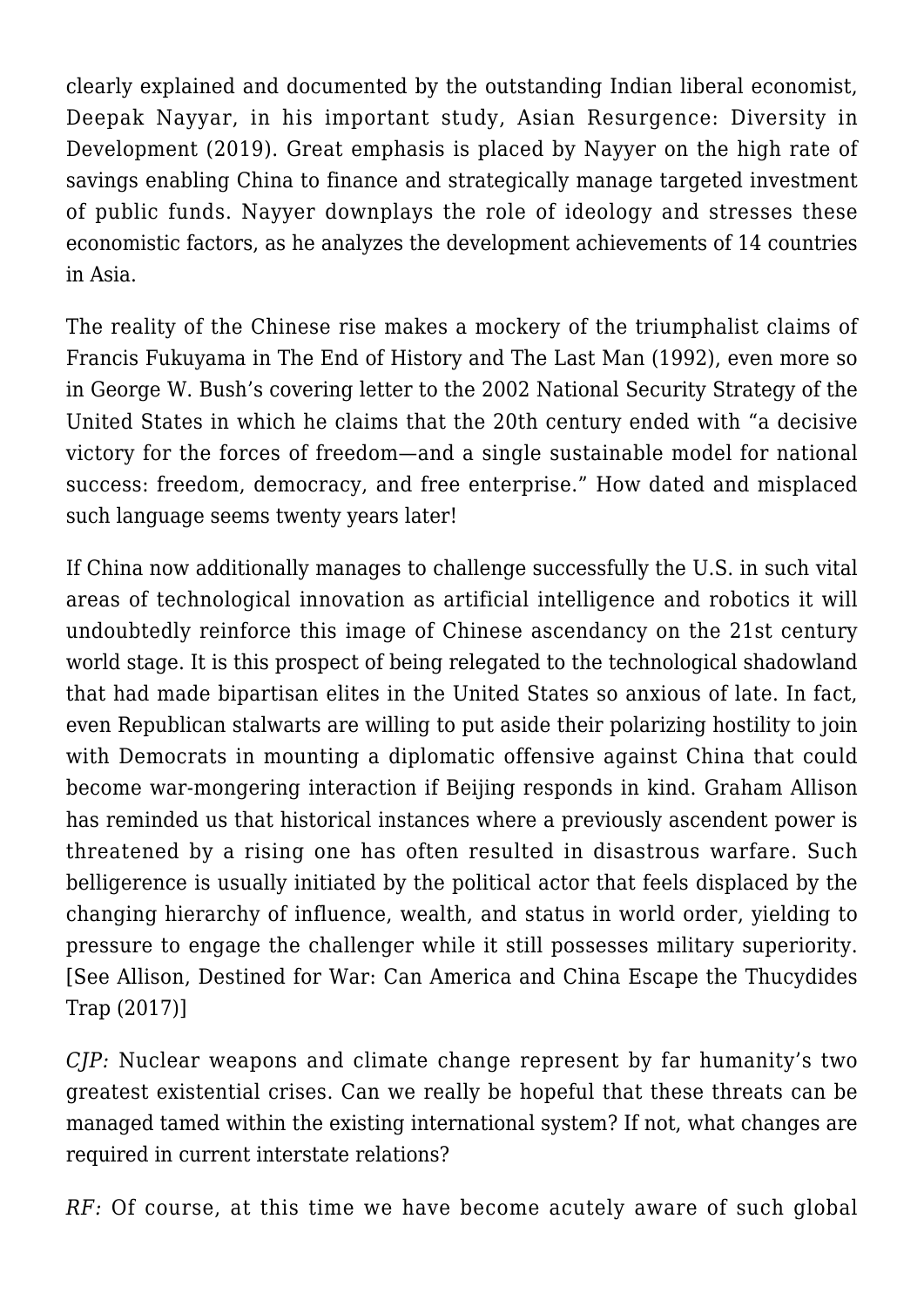existential threats by experiencing the ordeal of the COVID pandemic, which has revealed the conflictual state-centric manner of dealing with a situation that could have been more effectively addressed if responding by way of global solidarity. As the pandemic now appears to be subsiding in most parts of the world, we cannot be encouraged by the weakness of cooperative impulses despite the obvious selfinterested benefits for all if a global commons approach had been adopted with respect to testing, treatment, and distribution of vaccines. This negative background suggests that it a somewhat vain hope to suppose that the threats posed by nuclear weapons and climate change can be successfully managed over time. Each of these mega-threats disclose different features of an essentially dysfunctional and inequitable system of world order. World history has now entered a bio-political phase where civilizational achievements are at risk and even the survival of the human species is in doubt. Analogous dysfunctions of a different nature are evident in the internal political and economic life of most sovereign states.

The relationship to nuclear weapons has been problematic from the beginning, starting from the decision to drop atomic bombs on Japanese cities in 1945 as the war was nearing its end. The horrifying civilian consequences seared the consequences of collective human conscience almost to the extent of the Holocaust. The two realities exemplifying the atrocities of World War II are Auschwitz and Hiroshima. It is illuminating that in the first instance the behavior of the loser in the war was criminalized in the Genocide Convention while that of the winner in the second instance was legitimated although left under a dark cloud that lingers until now. The reality is that nuclear weapons are retained for possible use by nine states, including the most militarily powerful countries. The fact that the great majority of non-nuclear governments and the sentiments of most people in the world unconditionally oppose such weaponry has hardly mattered. The UN recently sponsored the Treaty of Prohibition of Nuclear Weapons (TPNW) that entered into force in January 2021; however, neither law nor morality can challenge the resolve of the nuclear weapons states to retain their freedom to possess, deploy, develop, and even threaten or use such weaponry of mass destruction. The five permanent members of the UN Security Council, the first states to develop nuclear weapons, have issued a formal statement expressing their belief in the non-proliferation regime and deterrence as a preferred model of nuclear war prevention to that associated with a norm of unconditional prohibition reinforced by phased, monitored, and verified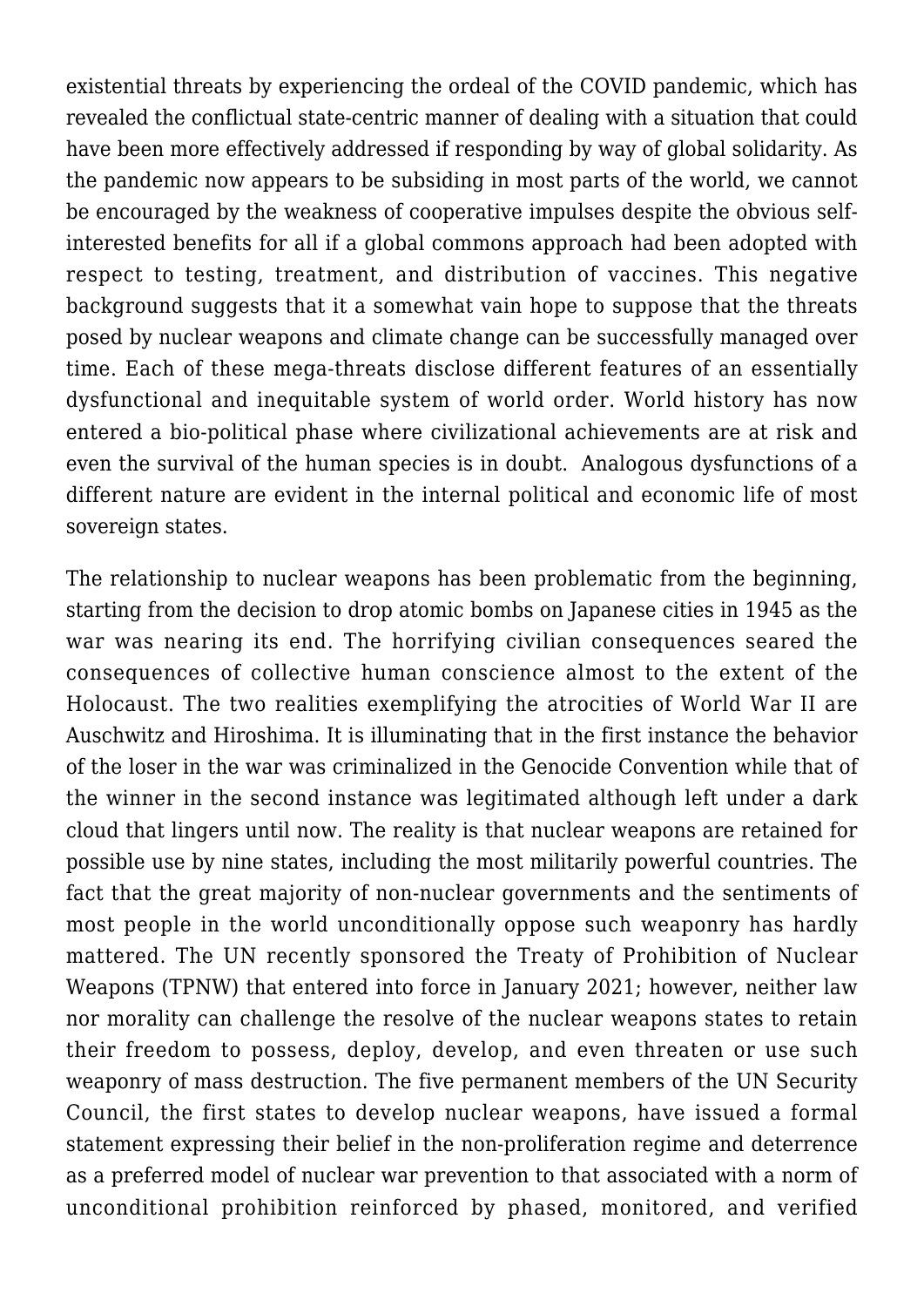disarmament treaty process.

Martin Sherwin in his definitive study, Gambling with Armageddon: Nuclear Rouletter from Hiroshima to the Cuban Missile Crisis (2020), convincingly shows that the avoidance of nuclear war has been a consequence of dumb luck, not rational oversight or the inhibitions on use associated with deterrence. The point being that despite the magnitude of the threats posed by the existence of nuclear weapons the structures of Westphalian statism has prevailed over considerations of law, morality, common sense, and rationality. What is absent with regard to these existential global threats is a sufficient political will to transform the underlying structural features by which authority, power, and identity have been managed on a global level for last several centuries. The absence of trust among countries is given precedence, and is further reinforced by the weakness of global solidarity mechanisms, resulting on leaving this ultimate weapon in potentially irresponsible hands, the fate of the earth in Jonathan Schell's book bearing that title, published in 1982.

Climate change has dramatized a different facet of this statist structure of world order. The need for the cooperative and urgent reduction of greenhouse gas emissions has been validated by a strong consensus of scientific opinion. The effects of inaction or insufficient action are being concretely experienced in the form of global warming, ocean levels rising, extreme weather events, glacial melting, and migrations from droughts and floods. Yet effective responsive action is blocked by inequalities of circumstances and perception that generate disagreements about the allocation of responsibility and by short-termism that makes private and public sector decision makers reluctant to depress performance statistics by expensive adjustments that cut profits and development. There is a widespread recognition of the need for drastic action, but the best that the collective will of governments have been able to do is to produce the Paris Agreement in 2015, which leaves it up to the good will and responsible voluntary behavior of governments to reduce emissions, a rather wobbly foundation on which to stake the future of humanity.

The UN as now constituted cannot provide platforms for addressing global existential threats in an effective and equitable manner. The responses to the COVID pandemic offer a template for such a negative assessment. It was obvious that short-term national economic and diplomatic interests prevailed at the expense of minimizing the health hazards of virus COVID-19. Once these interests